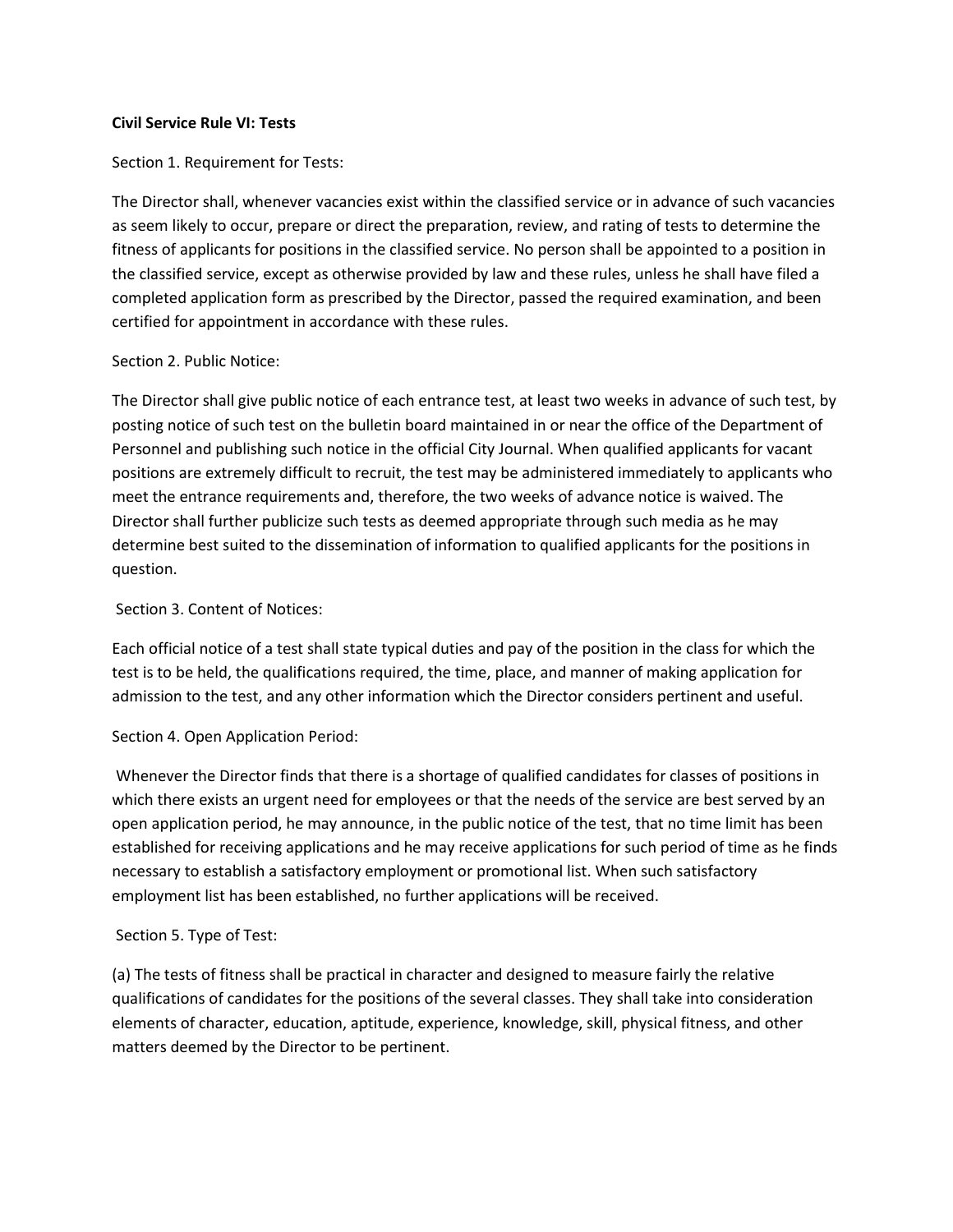(b) The test components may be written or oral, physical, demonstrations of skill, performance evaluations and/or promotability ratings, the evaluation of training and experience of candidates as set forth in their applications, or by any combination thereof, as decided upon by the Director. Should a combination of these types of tests be used, the Director shall have the authority to assign weights to each section of the tests. The Director may review the test results and either cancel or amend the weights of the examination, as the need requires, if it is discovered that an examination component is psychometrically flawed or in violation of state or federal rules, regulations or law.

(c) The Director may select appointing authorities, supervisors and other suitable persons to assist in the development of examinations. It shall be deemed part of the official duties of all employees so selected to render such service in a confidential manner and, failing to do so, they may be subject to disciplinary action, including dismissal from their office or employment.

### Section 6. Admission to Tests:

(a) Applications: All applications shall be made on forms prescribed by the Director. On such forms the Director may require information concerning training, experience, references, and such other information as he deems pertinent, including possession of certificates, licenses, or other evidence of competency required by law. No questions in the application form, nor in any other portion of the test, shall be so framed as to elicit information concerning the race, sex, political, fraternal or religious opinions, affiliations or service of any person. Applicants may be requested to state their race and sex on a separate form for information purposes only to meet the requirements of the federal government.

(b) Review of Applications: Applications are reviewed and applicants who meet the minimum qualifications are invited to compete on the examination. The review is conducted by the Department of Personnel and, when appropriate, other persons knowledgeable about the particular occupational class. The Department of Personnel may limit the number of applicants called for an examination to a group of the best qualified based on an evaluation of experience and training conducted by the Department of Personnel and, when appropriate, other persons knowledgeable about the particular class. Applicants who meet the minimum qualifications but, based on an evaluation of their experience and training, are not among the best qualified candidates will be eliminated or placed in a pending status. Applicants placed in a pending status may be called at a later date if it is necessary to examine additional candidates.

(c) Rejection of Applicants for Lack of Qualifications: The Director may reject the application of any person for admission to tests of fitness, or refuse to test any applicant who is found to lack any of the qualifications prescribed for admission to the tests as announced in the public notice, or who is physically unfit to perform effectively the duties of the class, or who is addicted to the habitual use of alcoholic beverages to excess or to the use of drugs, or who has tested positive for any illegal drug or controlled substance in tests conducted at the direction of the City of St. Louis, or who has been adjudged guilty of a crime involving moral turpitude or infamous or disgraceful conduct, or who has been dismissed from the public service for delinquency or misconduct, or who has an unsatisfactory work record as a City employee, or who has made false statement of any material fact or who has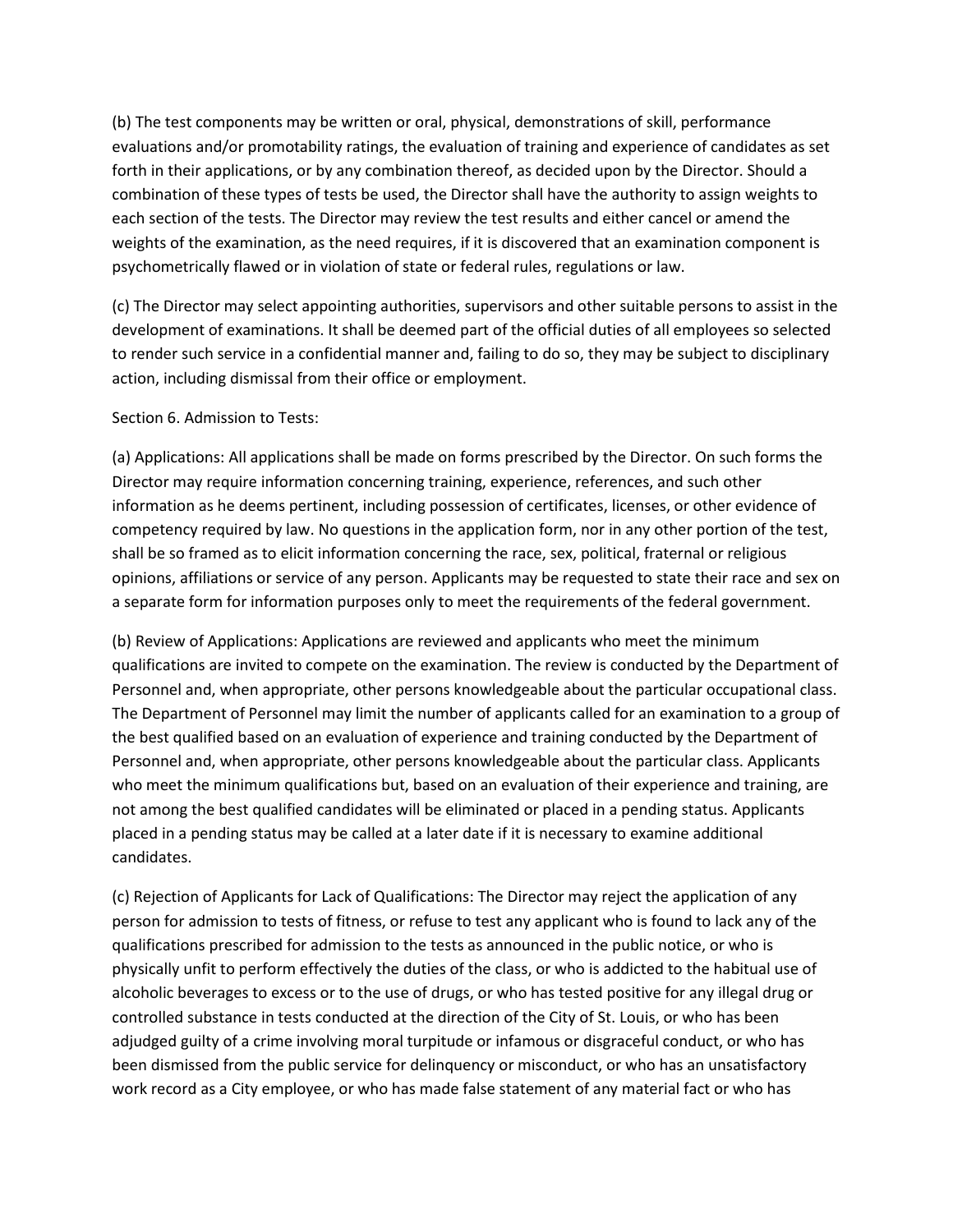practiced or attempted to practice deception or fraud in his application or in his tests, or who has otherwise violated provisions of Article XVIII, or these rules.

(d) Failure to obtain the Minimum Rating in the Weighted Portion of Test: The Director may exclude from any further participation in the tests of fitness any person whose rating in one weighed portion of the test is below the level established as passing for that portion of the test, or if all portions of the test have been completed, may declare such applicant as failing in the entire test.

(e) Failure to Pass an Unweighted Portion of a Test: Any applicant who fails to meet the necessary standard to pass an unweighted portion of the test may be excluded by the Director from any further participation in the tests of fitness and may be declared as failing the entire test.

(f) Rejection of Application for Lateness: The Director shall reject any application filed after the time fixed for closing receipt of applications as announced in the public notice of tests, or after a specified number of applications, announced in the public notice of the test, have been received. Such applications, however, may be received and considered if the Director gives public notice, as defined in these Rules, providing for an extension of the time fixed for receipt of applications and giving equal publicity to the new announcement as was given to the original announcement and setting forth thereon the reason for the reopening of the application period. This provision shall not be interpreted to deny the Director the right to establish open application periods and open registers as provided for in Rule VI, Section 4, Section 7(d), and Section 14(a).

(g) Rejection of Application Because of Examination Cancellation: The Director may, in the event that the needs of the service do not require an examination be given after its announcement, reject all applications for the class of position announced. Under such circumstances the Director shall inform each applicant by mail, addressed to his residence as indicated on his application, that the examination has been cancelled and the reason for such cancellation.

(h) Reopened Examinations: An examination for a particular occupational class is identified by a unique examination number. Applicants must successfully compete on each component of an examination to qualify on the examination and have their names posted to the eligible list. The Director may reopen an examination under the same examination number, examine applicants, and add candidates to an eligible list during the life of an examination and eligible list. When an examination is reopened, applicants who have already competed may not take the examination again. However, candidates who were eliminated for failure to meet the experience and/or training requirements but who subsequently meet the requirements when the exam is reopened may be considered again. The Director may grant similar exceptions on other examination components when deemed to be in the best interest of the service. Any candidate whose name is posted to an eligible list may request that the Director of Personnel also post his name to the promotional list for that class of position, provided the candidate has attained permanent status and otherwise meets all of the requirements for the promotional examination.

(i) Right to Future Consideration: The fact that the application of a candidate has been rejected for admission to tests of fitness for a given class of position shall not in itself be cause for rejecting another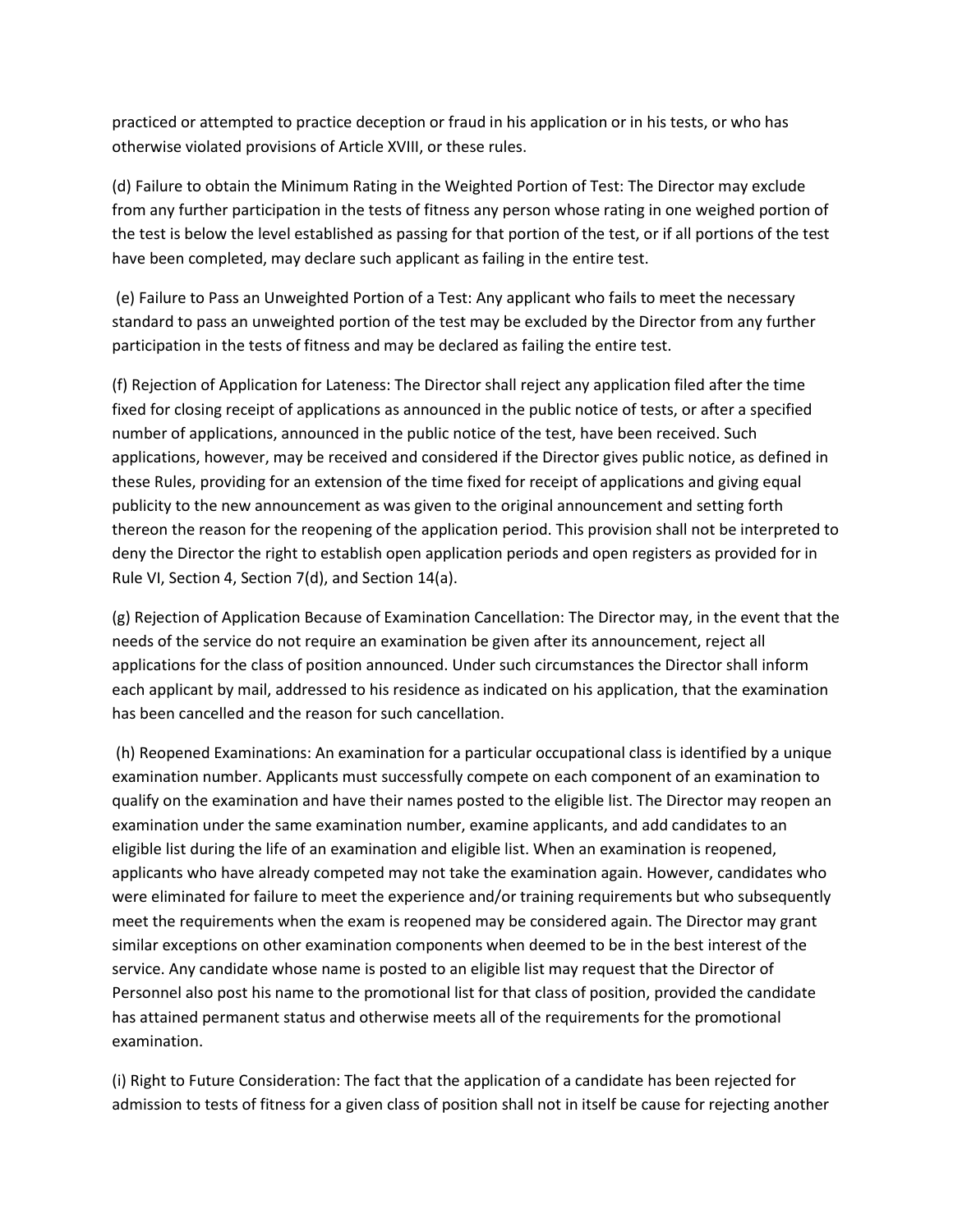application for any other class of position, nor for the same class of position, in the event a new examination is announced at a later date, nor shall such previous rejection be a factor in rating the tests of fitness for any class of position for a candidate. However, the Director may establish limitations on the future consideration of candidates who have tested positive for any illegal drug or controlled substance in tests conducted as part of the examination for employment.

(j) Rejection on Educational Grounds: The Director, in accepting applications for positions, shall construe liberally any requirements for formal education. However, when experience or other training may be substituted for formal education, it will be so stated on the examination announcement for the class of position. Where such educational qualifications are reflected in necessary registrations such as law, medicine or nursing, or where such requirements are set up as standards for receiving state or federal grants-in-aid, they shall be strictly enforced.

(k) Eligibility for Tests: Tests of fitness for original entrance shall be open to persons who meet the requirements for admission to the tests as established in the public notices therefor, or specified in these Rules. Such requirements may relate to experience, moral character, training, education and other qualifications having to do with the ability of the person to perform duties entailed in the class of position for which the examination is being held. Such requirements shall not relate to race, color, national origin, political or religious affiliations or beliefs, sex, age or physical disability, except when specific sex, age and physical requirements are bona fide qualifications for positions.

# Section 7. Conduct of Test:

(a) Establishment of Procedures: The Director shall establish the procedures to be used in conducting the examination of candidates and shall devise safeguards which, so far as is possible and practicable, shall conceal the identity of candidates from examiners or other persons engaged in scoring, marking, or otherwise rating the candidates. The tests shall be conducted in as many locations as the Director may find necessary. The Director may designate monitors to take charge of examinations under instructions prescribed by him, provide for their pay, and make arrangements for the use of public buildings in which to conduct such examinations. The Director may disqualify any competitor for failure to comply with the procedures and regulations established by the Director for conducting the examination.

(b) Use of Municipal Employees: The Director may select suitable persons in the service of the City, with the consent of the appointing authorities under whom such persons serve, to act as examiners under his direction. It shall be deemed part of the official duties of all employees so selected to render such services without extra compensation therefor.

(c) Offices and Facilities: It shall be the duty of all employees of the City to allow the reasonable use of public buildings, and to heat and light them as conditions require, for holding examinations and in all other ways to facilitate the holding of such examinations.

(d) Time of Tests: Competitive tests for positions in the classified service shall be given as soon as possible following the closing date of the application, except that when an open application period has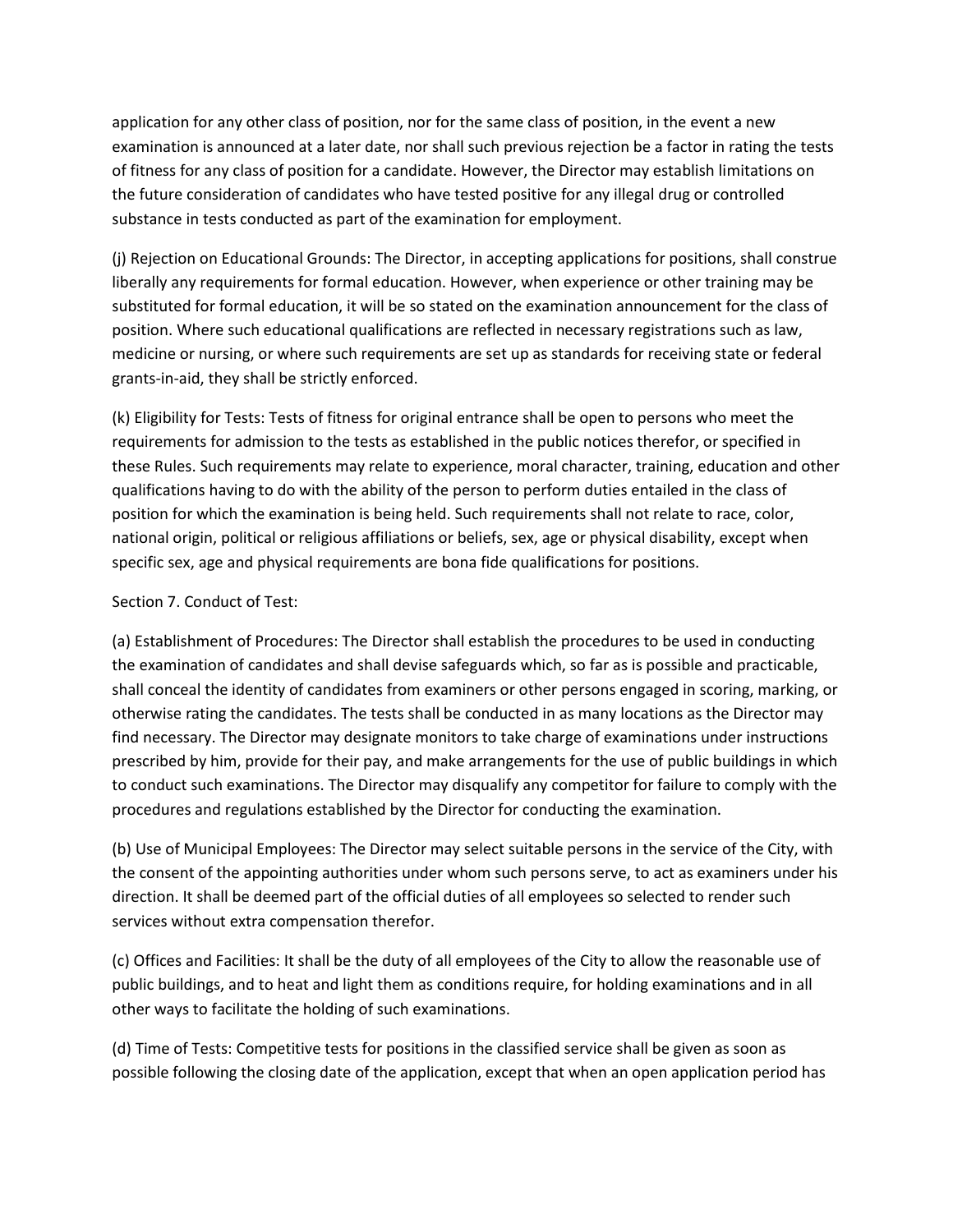been announced each candidate may be tested as soon after his application has been received as the Director deems advisable.

(e) Military Experience: Experience gained in military service shall be properly evaluated and considered in determining the qualifications of candidates for positions to which such experience is relevant.

Section 8. Competitive Tests: All original entrance tests for positions in the classified service shall be truly competitive in character and no provisions for noncompetitive tests for original appointment to the City service shall be permitted. Section 9. Promotional Examinations:

(a) Competitive: Competitive examinations shall be held for those employees or former employees who are available and whose names appear on the reemployment from layoff list, to determine which employees with permanent or career-seasonal status shall be advanced or returned from layoff to fill a vacancy in a higher competitive class, except when such vacancies are filled by demotion, transfer, reassignment, reinstatement, reemployment from layoff, or reemployment.

(b) When to be Held: Promotional examinations shall be deemed to be practicable whenever there are qualified employees with permanent or career-seasonal status or former employees whose names appear on a reemployment from layoff list who are willing to compete.

(c) Type: Promotional examinations shall be based on the same standards of required qualifications as original entrance tests for the same class and may include a promotability rating by the employee's current supervisor or last supervisor prior to layoff as part of the examination.

(d) Use of Service Ratings: Service ratings received by employees as provided in Rule X shall constitute a factor in promotional examination and the weight to be given such factor shall be determined by the Director.

Section 10. Scoring of Examinations:

Normal scoring procedures shall be employed in processing examination papers and each applicant shall complete the examination papers, including the answer sheet, in accordance with the instructions set forth at the time the examination is administered. The applicant is responsible for completing the examination papers in accordance with the instructions provided. When an adverse effect results from the improper completion by the applicant of a part of the examination, the test results shall stand unchanged without the benefit of subsequent changes. An employee who is a promotional candidate who successfully passes an examination for a position in the classified service will receive a preference of five (5) points on a scale of one hundred (100) points on such competitive examinations. To receive the five-point (5) preference, candidates must have promotional status as defined in these Rules.

# Section 11.

Notice of Test Results: Each person competing in any test shall be given written notice of his final earned rating. He shall also be given written notice of his relative standing on the employment list and/or the promotional list or of his failure to attain a place on the eligible list.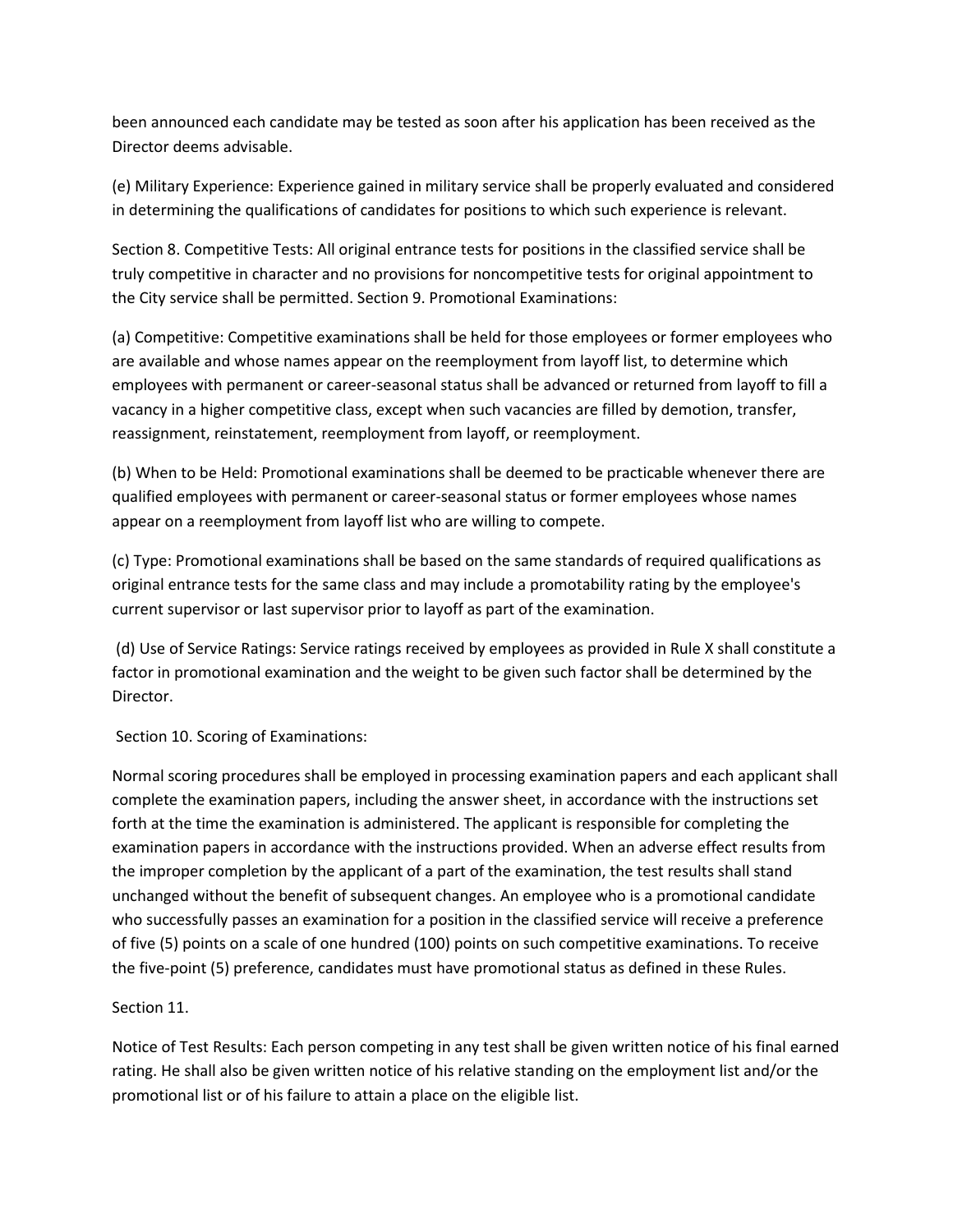## Section 12. Review of Test Results:

Each person competing in a test shall, during the business hours of the Department and within ten (10) calendar days after the date of mailing of notice of the results, be permitted to inspect his ratings and test papers that do not contain confidential test material, at the office of the Department under such conditions as the Director may prescribe. Such test papers, ratings or other submitted work shall be open to other persons only at the discretion of the Director.

## Section 13. Appeals:

Candidates may appeal to the Director for correction of their ratings at any time during the ten (10) calendar days immediately following the publication of test results. Such appeals must be made in the form prescribed by the Director.

## Section 14. Corrections:

If, after examination of the appeal filed by any candidate, the Director finds that any manifest error existed in rating, scoring or computation of the result, he shall make the required correction and place the name of the person on the list in its correct position by virtue of the correction. Such correction, however, shall not invalidate any appointment previously made from such a list.

# Section 15. Establishment of Eligible Lists:

(a) Employment Lists: From the results of tests for any class after each original entrance examination, the Director shall cause to be prepared an employment list for the class, with the names of those persons who have met the minimum requirements imposed for each test and who have received the rating required for eligibility, placed thereon in the order of such rating from the highest to the lowest. Whenever two or more candidates have equal final weighted ratings, their names shall be arranged on the list in the order of their performance in the part of the test having the greatest weight; when such arrangement fails to resolve the tie, their names shall be arranged on the list in the order established by the Director taking into account all the factors that have a bearing on the matter and that are necessary to be considered to achieve fairness and equity in resolving the tie. When such a list is prepared in the course of an open application period as provided in Rule VI, Section 4, and as a result of tests conducted under the exception provided in Section 7(d), the names of eligibles shall be incorporated in the list from time to time, as soon as they have completed the test process and their final earned ratings have been determined. Candidates for employment shall indicate at the time of examination their eligibility for and interest in appointment to permanent positions, per performance positions, limited-term positions and career-seasonal positions. Employees with permanent status in a permanent position who are on employment lists and who have been laid off for reasons not discreditable to them and who are eligible for reemployment from layoff shall remain on the employment lists for the life of the lists and shall be eligible for certification in the same manner as if they were currently employed.

(b) Reemployment Lists: Any employee who had permanent status and who held a permanent position in the classified service from which he resigned or retired in good standing shall be entitled to have his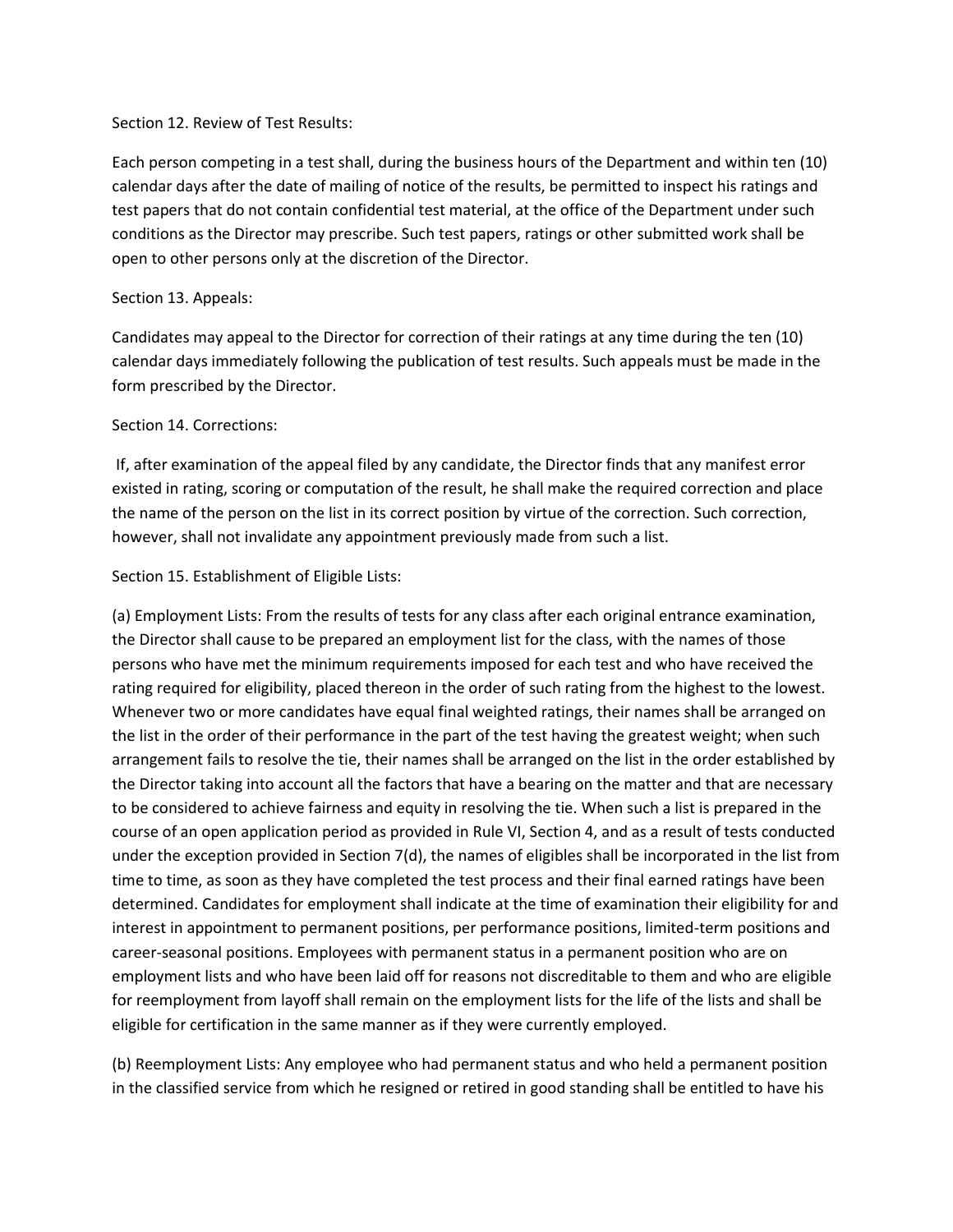name placed on a reemployment list for certification to vacancies in the classified service, provided he so requests in writing. The name of each person shall be placed on the reemployment list that is considered most appropriate by the Director. The order in which such names are arranged on each reemployment list shall be determined by the Director and shall take into consideration the service ratings obtained by former employees while in the service, the length of their previous City service, and the conditions surrounding their separation from the service.

(c) Reemployment from Layoff Lists: Any person who had permanent status in a position in the classified service and has been laid off for reasons not discreditable to him shall have his name placed on an appropriate reemployment from layoff list. The order in which such names are arranged on each reemployment from layoff list shall be determined by the Director and shall take into consideration the service ratings obtained by the former employees while in the service and the length of their previous City service.

(d) Promotional Lists: After each promotional examination, the Director shall prepare and keep available a promotional employment list of persons successfully passing the examination, arranged in order for final weighted ratings received. Whenever two or more persons have equal final weighted ratings, their names shall be arranged on the list in the order of their performance in the part of the test having the greatest weight; when such arrangement fails to resolve the tie, the order on the list shall be the same order as the date of their original appointment. Employees with permanent status in a permanent position who are on promotional eligible lists and who have been laid off for reasons not discreditable to them and who are eligible for reemployment from layoff shall remain on the promotional eligible list for the life of the lists and shall be eligible for certification in the same manner as if they were currently employed.

(e) Applicant Qualifications: Applicants who do not meet all the qualification requirements may be examined and have their names posted to an eligible list when the Director has determined that such action is necessary for the effective recruitment of qualified candidates for positions with advanced professional or technical qualifications. However, any applicant who is posted to an eligible list under these conditions must demonstrate completion of all qualification requirements prior to certification and appointment from the eligible list.

# Section 16. Duration of Lists:

(a) Employment lists shall remain in force for the period of two (2) years unless previously exhausted or cancelled. The Director may cancel an eligible list when, in his judgment, the good of the service is served. No list, however, shall be cancelled sooner than six (6) months after the date of establishment.

(b) The life of an employment list may be extended beyond the original two-year period by the Director when continued use of the employment list is deemed to be in the best interest of the service. The Director shall specify the period of extension of the employment list and its amended expiration date.

(c) The Director of Personnel may cancel a reemployment eligible list when the best interest of the City service is served.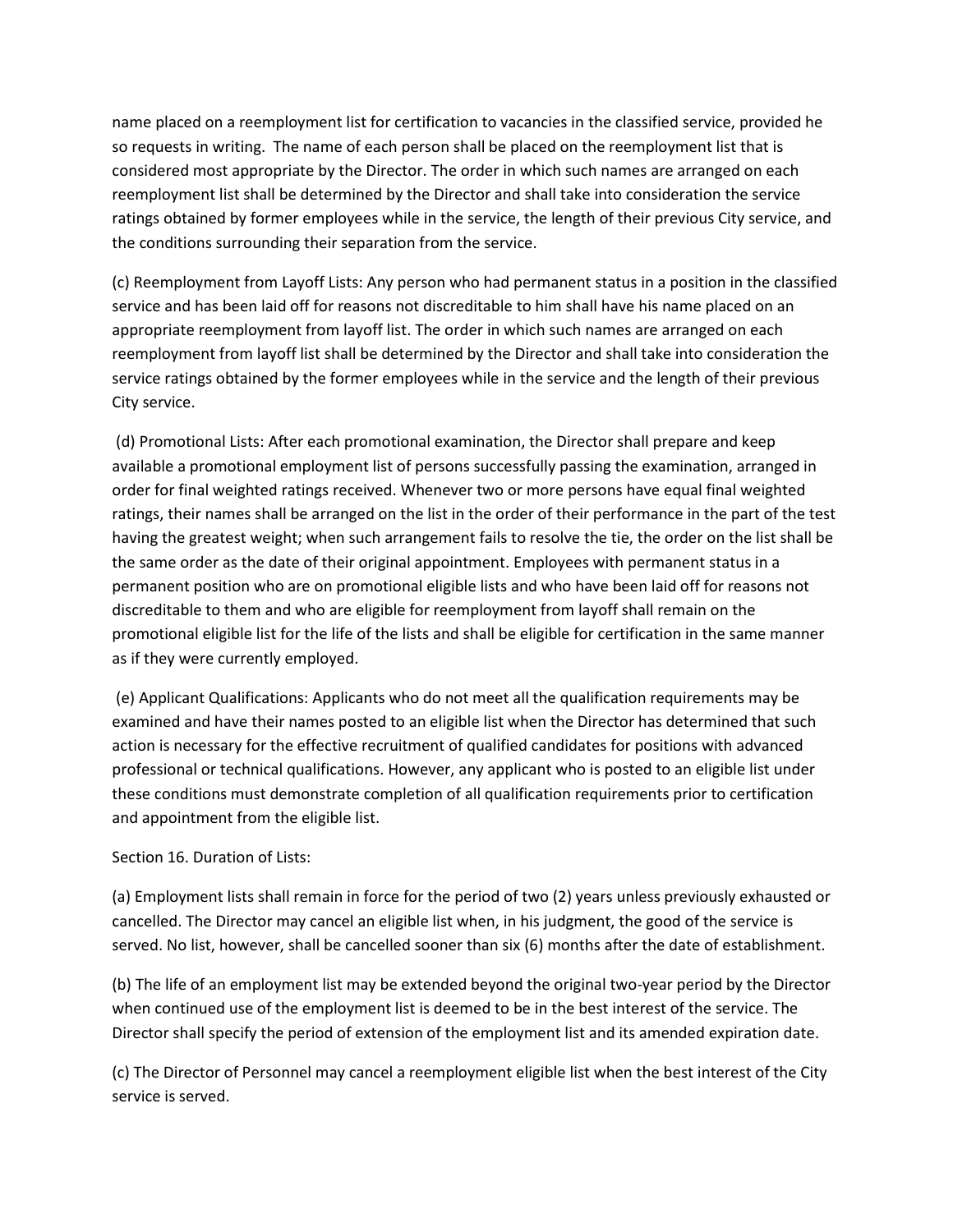(d) Persons on a reemployment from layoff list shall remain on the list two (2) years after the date of their separation from the position.

Section 17. Consolidation of Lists:

If, in the opinion of the Director, the needs of the service require that an examination be held for a class of position for which an employment list already exists, prior to the expiration period he may consolidate the existing list with the list established as a result of the new examination when the content of the new examination is substantially the same as the original examination. In those cases that meet the criteria stated above, the names of persons remaining on the old list shall be placed on the new list in accordance with their previous rating as though they had taken the new examination, but such names shall be removed from the list at the expiration of the original two (2) year period. Should such persons on the original list elect to take the new examination, their names shall be placed on the list in accordance with the new rating, if it is higher than the old; if it is lower, the higher rating will be used in the same fashion as if they had not taken the examination, and upon the expiration of the time limit, such names shall be removed as described above and replaced in accordance with the new rating achieved. However, the provisions of this Section 17 shall not be construed to enable any candidate to take the same examination more than once. A new examination for the same class of position is identified by the use of a new examination number of the examination announcement.

Section 18. Removal of Names from Lists:

Names of eligibles may be removed from an eligible list for any of the following reasons:

(a) Refusal of the eligible to accept appointment that is offered under conditions previously indicated by the eligible as acceptable.

(b) Refusal of the eligible to accept certification and interview, on three (3) separate occasions, for positions in which the eligible had expressed interest and availability.

(c) Appointment through certification from such list to fill a permanent position.

(d) Failure to receive appointment after three (3) certifications wherein an appointment is made from each certification.

(e) Appointment through certification from the eligible list for another class at the same or higher compensation.

(f) Appointment through certification from the eligible list for another class at a lower level of compensation with the option of being restored to the list, with the approval of the Director, for certification to a specific position for which he is eligible.

(g) Filing of a statement by the eligible that he is not willing to accept appointment. Such statement of unwillingness may be restricted to a limited period of time or positions involving other conditions of employment as specified. The name of the eligible shall then be treated as not available and shall be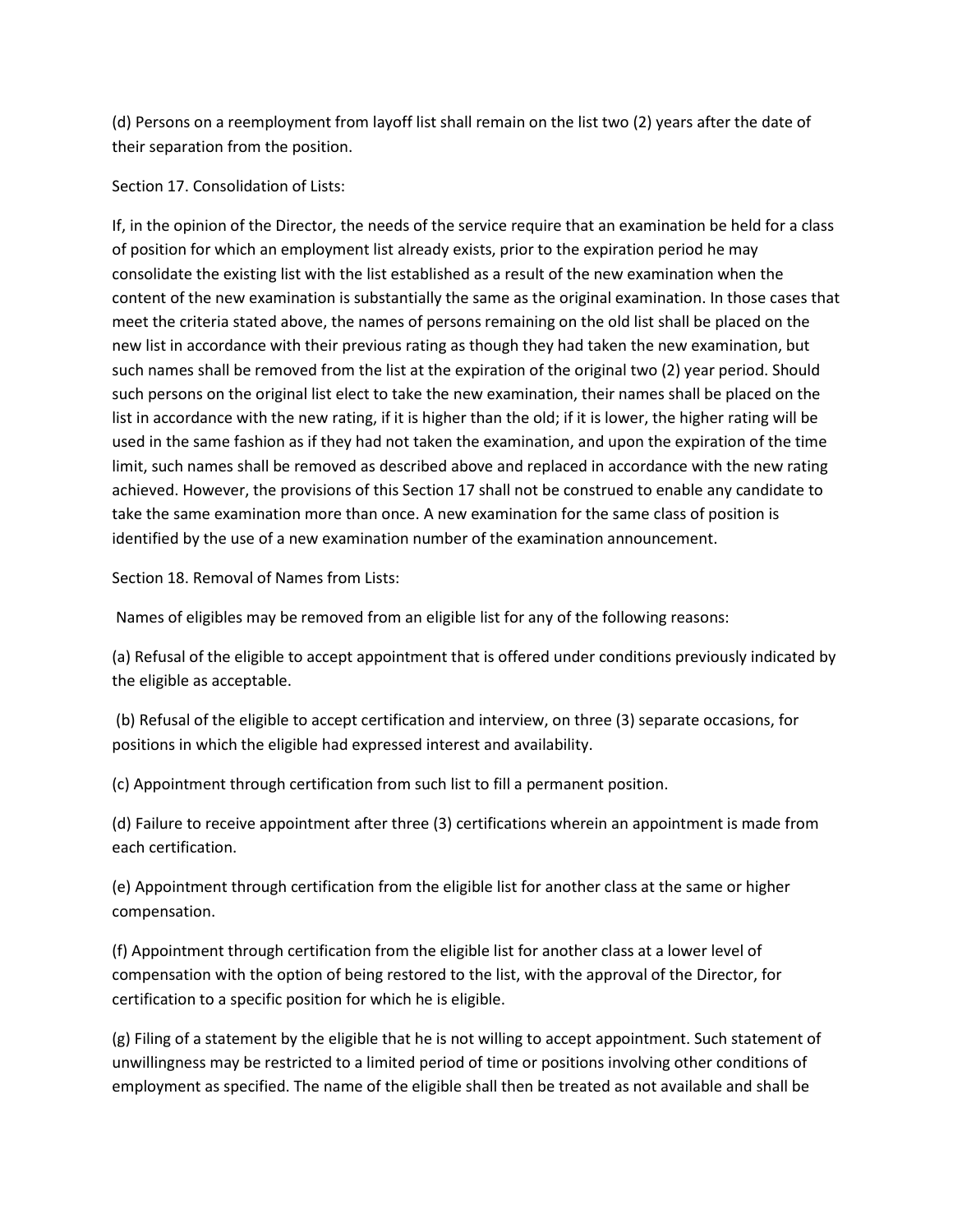passed over in certification to fill the vacancy under the condition specified, as though such name did not appear on the list. Any eligible filing such statement of unavailability may renew his eligibility at any time during the life of the eligible list by filing a new statement as to the time, place or other conditions under which appointment will be accepted.

(h) Failure to respond, within the time specified in the notice, to any inquiry of the Director or appointing authority concerning availability for employment.

(i) Failure to report for work after accepting appointment.

(j) Expiration of the term of eligibility on an eligible list. In the case of a list consolidated with a later one, the names on the consolidated list resulting from the earlier examination shall be removed from the combined list at such time as the original list would have ceased to exist had it not been so combined.

(k) Notice by postal authorities of their inability to locate the eligible at his last known address.

# (l) Death of the eligible.

(m) Discovery by the Director that the eligible lacks any of the qualifications prescribed as requirements for admission to the test for the class for which he has applied, or that he is physically unfit to perform effectively the duties to the class, or that he has tested positive for any illegal drug or controlled substance in tests conducted at the direction of the City of St. Louis, or that he is addicted to the habitual use of drugs or of intoxicating liquors to excess and which would adversely affect his work, or that he has been adjudged guilty of a crime involving moral turpitude or infamous or notoriously disgraceful conduct, or his work performance in either previous public or private employment has been found to be unsatisfactory, or that he has been dismissed or forced to resign from the public service or private employment for inefficiency, delinquency or misconduct, or that he has made false statement of any material fact or has practiced or attempted to practice deception or fraud in his application or in his tests or otherwise in securing eligibility for appointment.

(n) Upon determination by an appointing authority that an eligible is either unsuitable or unqualified for appointment either in the classification covered by the examination or for the City service, based upon information either unavailable to the Director at the time of the examination or not properly considered, and approval of such application by the Director. Section 19. Examinations for Licenses: The Department of Personnel, by agreement with any other department or other agency of the City government, may conduct examinations to determine the qualifications of applicants for licenses issued by such department or other agency, and certify the results thereof, subject to reimbursement of the reasonable costs of such service by transfer from the appropriations for the agency served to those of the Department of Personnel. Upon receipt of any such request from any other department or other agency of the City government, the Director shall investigate and report to the Commission his recommendations as to whether or not the Department of Personnel should enter into such agreement, but no such agreement shall be entered into, or if entered into, continued, if it shall be determined that it interferes in any way with the primary functions of the Department of Personnel.